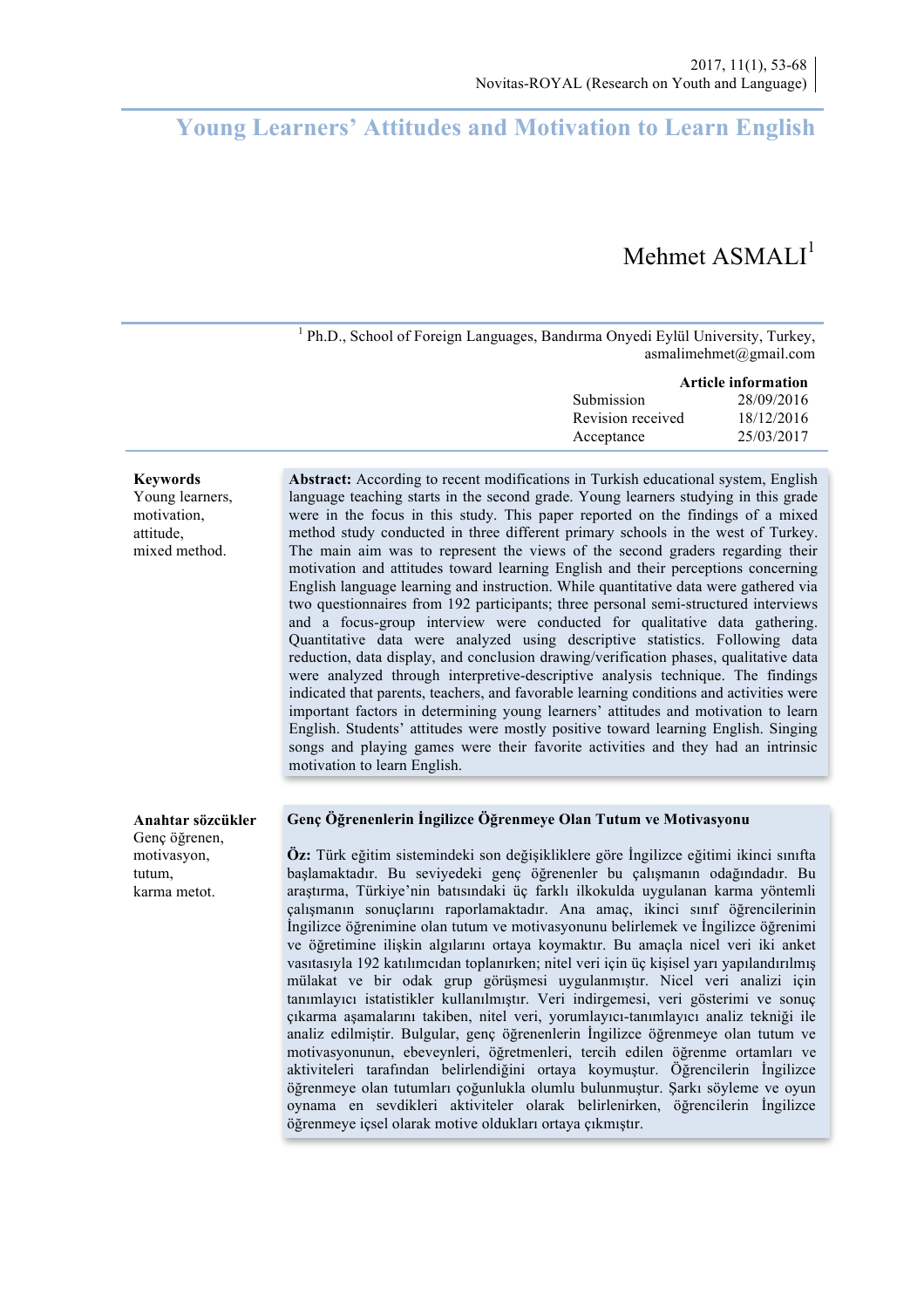# **1. Introduction**

In order to have successful English users, education ministries all over the world tend to lower the age of onset of formal English language teaching. Early start of language teaching is supported by the studies conducted in psychology, linguistics, and other related disciplines (Juriševič & Pižorn, 2013). In connection with this view, the grade of onset of teaching English in Turkey was lowered from sixth to fourth grade in 1997, and then from fourth to second grade in 2012.

The debates concerning the ideal age of onset for foreign language learning continues. Though teaching English to young learners is often viewed as challenging because of the characteristics of these learners (Cameron, 2003), such as inability to understand abstract concepts or short attention span, researchers provided the advantages of early start to learning English, such as young learners' lower affective filters, their ability to acquire the sounds and rhythms of the foreign languages faster, the longer time they can spend on learning languages, and their potential to develop higher awareness of intercultural identity (Krashen, Long, & Scarcella, 1979; Damar, Gürsoy, & Korkmaz, 2013). In Turkey's context, the first step in terms of lowering the age of onset of teaching English was taken in 1997 with the introduction of 8-year compulsory education. Increasing young learners' communicative abilities in English by exposing them to a foreign language at an earlier age was the main objective of this change. However, a recent result showed that EF EPI (Education First English Proficiency Index), which is a standardized test aiming to find out countries' level of English proficiency through gathering measurements of adult English proficiency, ranked Turkey 47<sup>th</sup> among 63 countries labeling Turkeys' English proficiency band as 'very low,' according to the data of the 2014 index (Savaşkan, 2016).

The effort to lower the age of onset of English continued in Turkey and a major change was implemented in 2012-2013 academic year. This new model coming along with the comprehensive educational reform not only comprised three four-year segments (primary, elementary, and high school levels) with a total of twelve years of compulsory education but also entailed lowering the starting age of English language learning from grade four (age 9) to grade two (ages 6-6,5) by the Ministry of National Education (hereafter MoNE) (2013). The reports concerning the theoretical and especially practical problems associated with Turkish young learners' English learning with regard to the 2005 curriculum, the problematic techniques, activities, materials, and methods employed with these learners, a departure from the integrated skills approach by emphasizing speaking and listening before writing and reading were important factors determining basic tenets of the current curriculum (Kırkgöz, Çelik, & Arıkan, 2016). The emphasis on the use of internet technology, learners' individual differences, involvement of young learners' parents in their kids' language learning, consideration of crowded classes and work load of teachers, the need of young learners to communicate with people from different cultures, the need to increase awareness of young learners to treat English as a means for human interaction, and the development of communicative competence as well as learner autonomy and intercultural awareness around the principles of Common European Framework of Reference for Languages were among the aspects mentioned during the design of the current English language curriculum (Kırkgöz, et al., 2016). After the revisions of several drafts, the current curriculum came into use, which included TPR, arts and crafts, and drama as the main activities and strategies for the first fouryear segment. Speaking and listening were determined to be the focus skills for the second, third, and fourth grades. However, very limited writing and reading activities were added for the third and fourth grades as well (MoNE, 2013).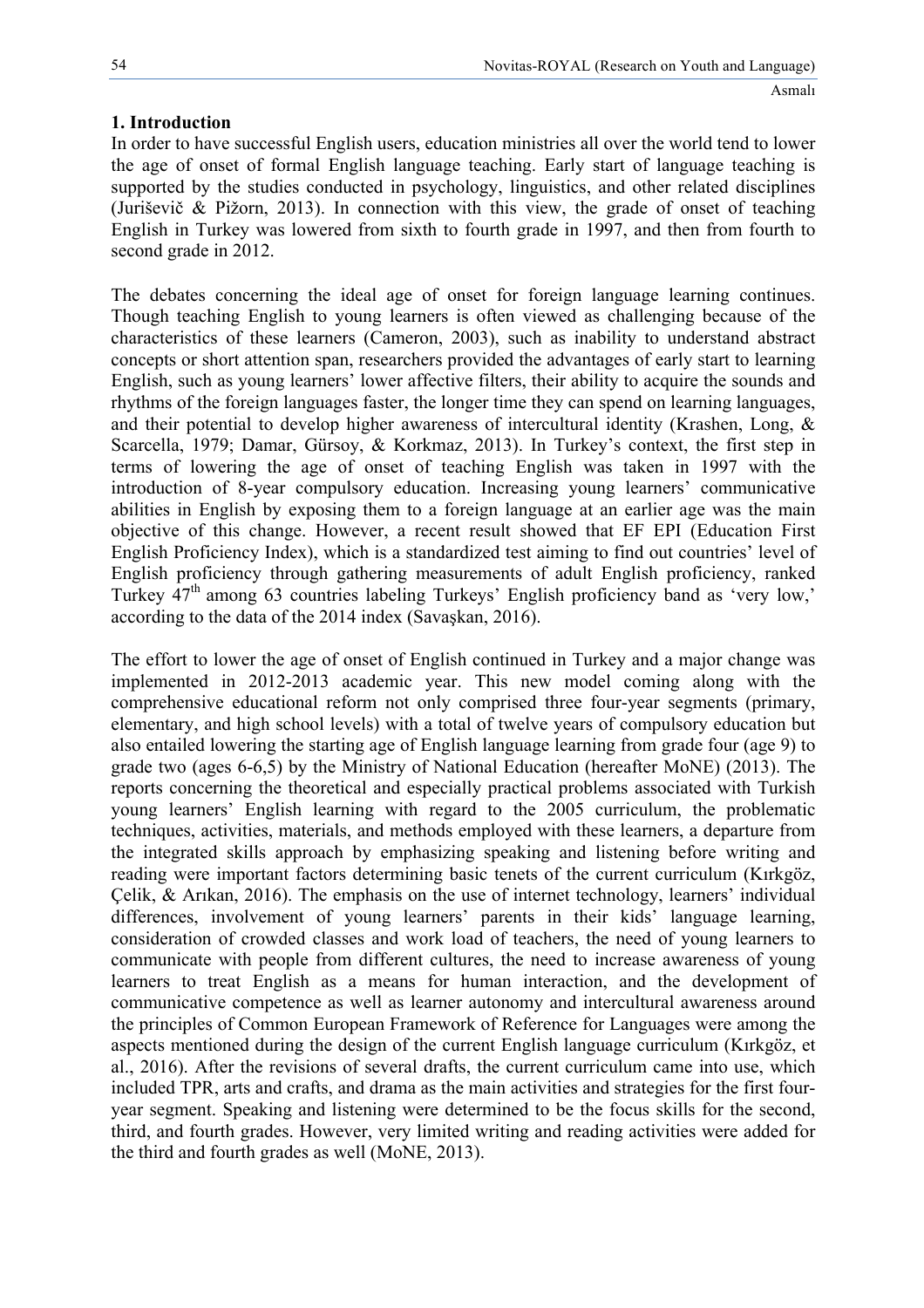As teaching of English to young learners at the ages of six, seven, and eight in the second and the third grades is new in the context of Turkey, it has been comprehensively investigated by the researchers. Many researchers have already examined views on the second grade English course and curriculum from the perspectives of teachers (Alkan & Arslan, 2014; Merter, Şekerci, & Bozkurt, 2014; Yıldıran & Tanrıseven, 2015; Küçüktepe, Küçüktepe, & Baykın, 2014; İyitoğlu & Alcı, 2015), school administrators (Çelik & Kasapoğlu, 2014), and students (Maviş & Bedir, 2015). The results of these studies investigating teachers' point of view mostly indicated that despite of the positive attitudes of the teachers concerning the early start of English teaching, they also thought that technological and physical facilities of the schools should be developed at schools. However, the inadequacy of the presentation of the program to the teachers (Alkan & Arslan, 2014), course book and activities suggested (Merter et al., 2014), high number of students in the classes, the problems in classroom management (Yıldıran & Tanrıseven, 2015), teachers' lack of knowledge about how to teach effectively in this grade, lack of materials (Küçüktepe et al., 2014), lack of learning techniques and extra materials (İyitoğlu & Alcı, 2015) were among the negative findings of the studies. School administrations' attitudes were also positive about teaching English to young learners. However, there was also agreement on the need of a revision (Çelik & Kasapoğlu, 2014).

The concerns of these studies were mostly related with school administrators' views about teaching of English to young learners and teachers' views regarding the curriculum of the second grade English teaching. Though several studies were conducted to investigate the views of the implementers of the second grade English teaching program, only Maviş and Bedir (2015) examined young learners' views on the program. They found out that young learners had positive attitudes towards learning English and they were more motivated when they learned English through games and activities. Moreover, students favored singing songs, pictures, and computer-based activities in their English classes (Maviş & Bedir, 2015). It is obvious that second grade students' views were neglected in the studies investigating several aspects of English curriculum and program of the second grade in Turkey.

# **2. Review of Literature**

# **2.1. Teaching English to Young Learners in Turkey**

There was no English class in the public primary schools in Turkey until 1997 when compulsory education was extended to eight years. MoNE in Turkey conducted a huge reform in 1997 in education system. Among the changes in this reform, English was started to be offered as a compulsory course in public schools in the fourth grades. The motivating factors were Turkey's political and economic ambitions as well as Turkey's aim of keeping its relations with European countries using English (MoNE, 1997). This program's aims, content, methods, and evaluation system were reformed in 2004 by integrating English classes of sixth, seventh, and eighth grades with the final expectation of pre-intermediate English proficiency at the end of the eighth grade (MoNE, 2004a). According to targets of the program, students would have a good control of four skills in English language, they would tolerate other cultures, and they would be willing to speak in English. Although this program could not fully achieve its aims, it was the first program which could be claimed to be learnercentered highlighting communicative side of language (Kırkgöz et al., 2016).

Following 1997 English language teaching program, another one was provided by MoNE in 2006, which favored the principles of constructivist approach (MoNE, 2006). According to this program, from fourth grade to eighth grade learners should be provided with comprehensible input and they should be eager to use the language in the classroom context which would be supportive, motivating, and communicative (MoNE, 2006). This program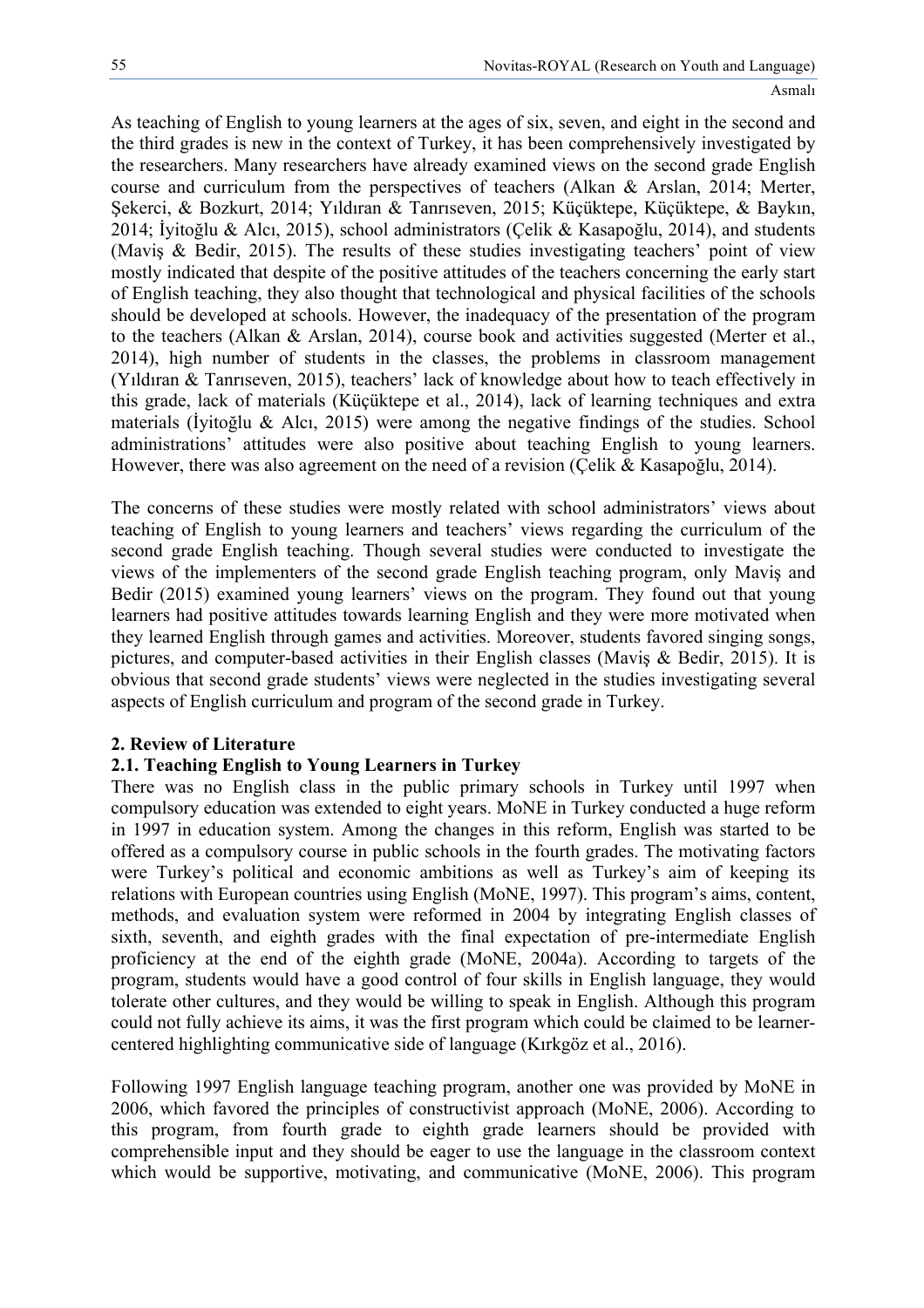also defined fourth and fifth graders as young learners and provided characteristics of them as well. According to these characteristics, although young learners have short attention span, they have the knowledge of the world growing. They can work independently and in groups, but they need security, pleasure of studying, and personalized learning experience (MoNE, 2006). Moreover, singing, chants, games, craft activities, physical and mental involvement in the production of something concrete are among the activities suggested for these learners (MoNE, 2006).

However, the failure of 2006 program in some aspects, such as the inadequacy in improving students' communication skills and teachers' preference for the use of traditional teaching methods (Kırkgöz, et al., 2016) entailed a reform in 2013 in English language teaching, which was in general known as 4+4+4 system. With this recent change, the starting age for English language learning was lowered to second grade (6-6.5 years) like in many other countries in the world (MoNE, 2013). Developing language skills and communication were emphasized in this new program as well.

As this program focuses primarily on communicative aspects of language, while the main emphasis is on speaking and listening skills in second and third grades, reading and writing skills are more common in higher grades. In line with this, the program helps second graders love learning the foreign language and make them feel that language learning is fun and easy (MoNE, 2013). Thus, one of its aims is to create positive attitudes toward language learning for the second graders. In order to create enjoyable classroom atmosphere in second grade language classes, game-based and enjoyable activities are chosen (Erarslan, 2016). Students are not suggested to use notebooks. Cartoons, tales, maps, posters, cards, memos, and notes are among the suggested materials to be used by the teachers teaching in second grades.

Researchers investigating young learners' foreign language learning in the context of Turkey or any component of the new program examined foreign language teaching program within 4+4+4 program. In of these studies, Alkan and Arslan (2014) conducted an evaluation study on the second grade English language curriculum from the perspective of the teachers. Statistical results indicated that teachers' priorities were students' communication in the target language in English classes, the elimination of direct grammar teaching, and focus on listening activities through songs. Although teachers were pleased with the fun the program provided in English classes, they also considered it necessary to revise the goals and aims of the new program. In another recent study conducted with the same purpose, İyitoğlu and Alçı (2015) examined second grade English teachers' opinions about second grade English language curriculum. Analysis of the qualitative data showed that there was a lack of the use of extra materials. Another problem was the number of students in the classes which created serious problems regarding the implementation of the program. On the other hand, the teachers appreciated the new program for the needs analysis conducted, assessment, and vocabulary teaching. Language teachers' views concerning teaching English in 4+4+4 system were also investigated in another study (Gürsoy, Korkmaz, & Damar, 2013). The results showed teachers' preference for the early start of language teaching. According to the teachers' views, songs and games should be employed in teaching English to young learners with the special emphasis on speaking and listening activities. The need for in-service teacher training for teaching of English for young learners was also emphasized. The results of another recent study with the purpose of investigating language teachers' views on the second grade English course and curriculum (Küçüktepe, et al., 2014) indicated that suggested teaching techniques and methods in the program were suitable for the students' level. Educational games, drama, listening and speaking activities, and singing songs were among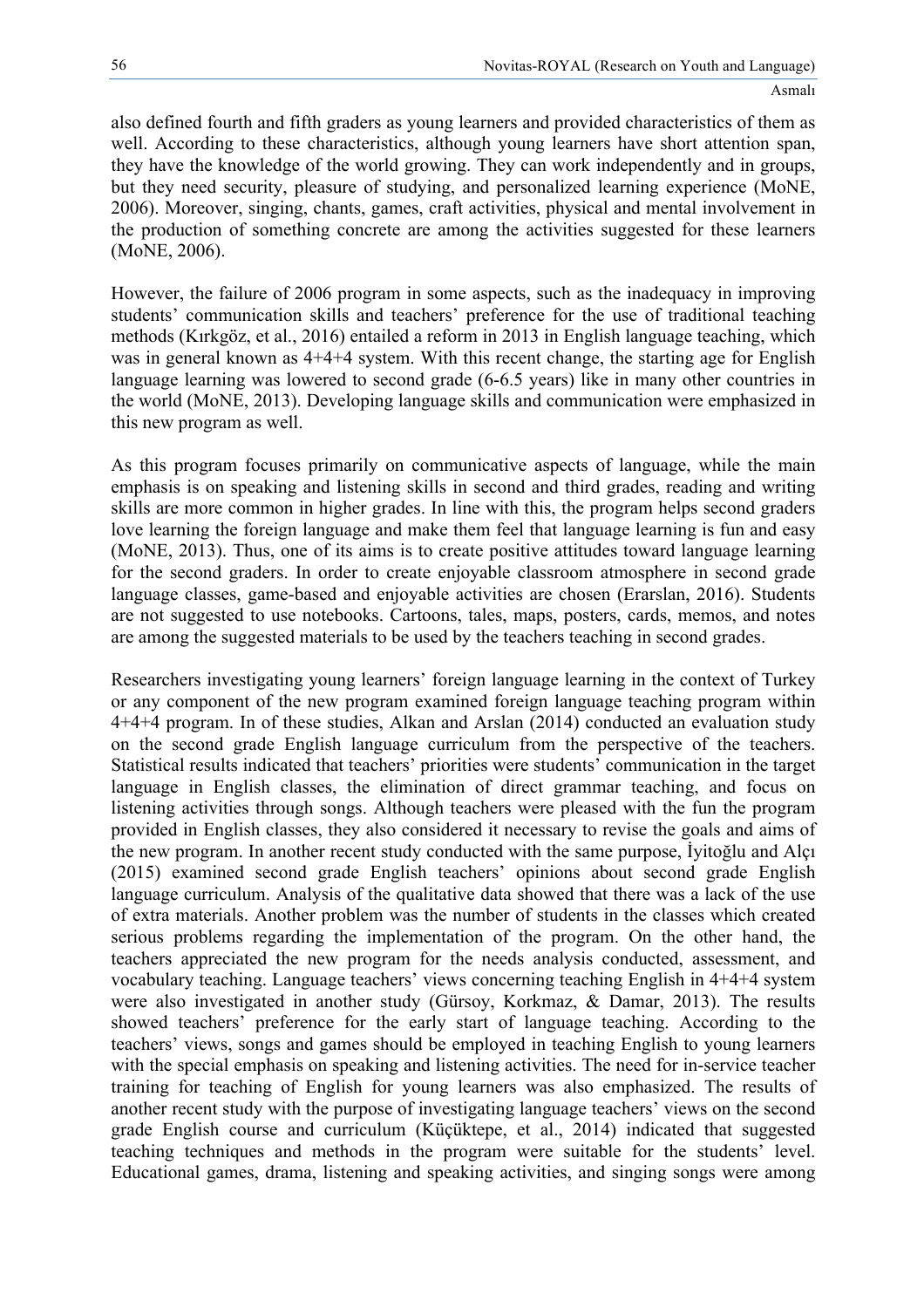the most popularly used activities. The time allocated for the implementation of the program was also found suitable by the teachers. Flashcards, CDs, and songs were the most commonly used materials. However, classroom management and lack of expertise and knowledge regarding teaching English to young learners were the problems mentioned by the teachers. English language teachers' views on the second grade English classes were also qualitatively examined in another study (Merter, et al., 2014). The problems with the course book and suggested activities and lack of technological equipment were found to be problematic. However, the teachers' attitudes toward the new program were mostly positive. In addition, with regard to the new Elementary English teaching curriculum, the processes for preparing the program as well as political, pedagogical, and contextual factors affecting the implementation were investigated from an insider's point of view as well (Kırkgöz, et al., 2016).

# **2.2. Attitudes and Motivations of Young Learners in Learning English**

Despite their similarity, language learning motivation and attitude are two different individual differences affecting language acquisition success of the learners. They are accepted closely inter-related factors and often investigated together (Djigunović, 2012). While attitude basically refers to "a disposition to respond favorably or unfavorably to an object, person, institution or event" (Ajzen, 1988, p. 4), language attitude is known as the positive or negative feelings toward a language.

Motivation, is referred as a combination of the desire to learn the language, positive attitudes to learning the language, and the effort invested in learning (Gardner, 1985). Although, language attitude and language learning motivation are believed to be the main predictors of success and failure in language acquisition (Gardner, 1985), there are numerous other factors affecting foreign language learning performance and success. Rosansky (1975) emphasized the importance of interaction among affective and cognitive factors in the language reception process and mentioned about the impossibility of separating these factors in a meaningful way.

From the research that investigated the impact of attitude and motivation on foreign language learning (Gardner & Lambert, 1972; Smythe et al., 1975), the view that intelligence and aptitude on one hand, and attitude and motivation on other should be treated as independent variables was established. The latter ones have crucial roles in determining whether a student will start learning foreign language and how learning will develop (Alexander & Murphy, 1998; Boekaerts, 2001; Dörnyei & Otto, 1998).

The results of attitude and motivation related studies showed significant differences depending on the context and the participants. In general, the factors affecting learners' attitudes were age (Julkunen & Borzova, 1997), gender (Carr & Pauwels, 2006), and language proficiency level (Lukmani, 1972); whereas the young learners mostly adopted attitudes of their teachers, parents or friends (Szpotowicz, Djigunovic, & Enever, 2009; Nikolov, 1999). Therefore, factors affecting young learners' attitudes were the teacher (Vilke, 1979), favorable teaching conditions (Djigunovic, 2009), and early start in foreign language learning (Nikolov, 1999). The same differences could be claimed for the motivation aspect as well. Young learners' motivation to learn a foreign language varied according to the factors of parental influence (Ohlshtain, Shohamy, Kemp, & Chatow, 1990), positive attitudes towards the learning context and the teacher (The Pecs Project (Nikolov, 2002), Nikolov, 1999; Julkunen, 2001), and impact of learning conditions (Djigunović, 2009). Moreover, young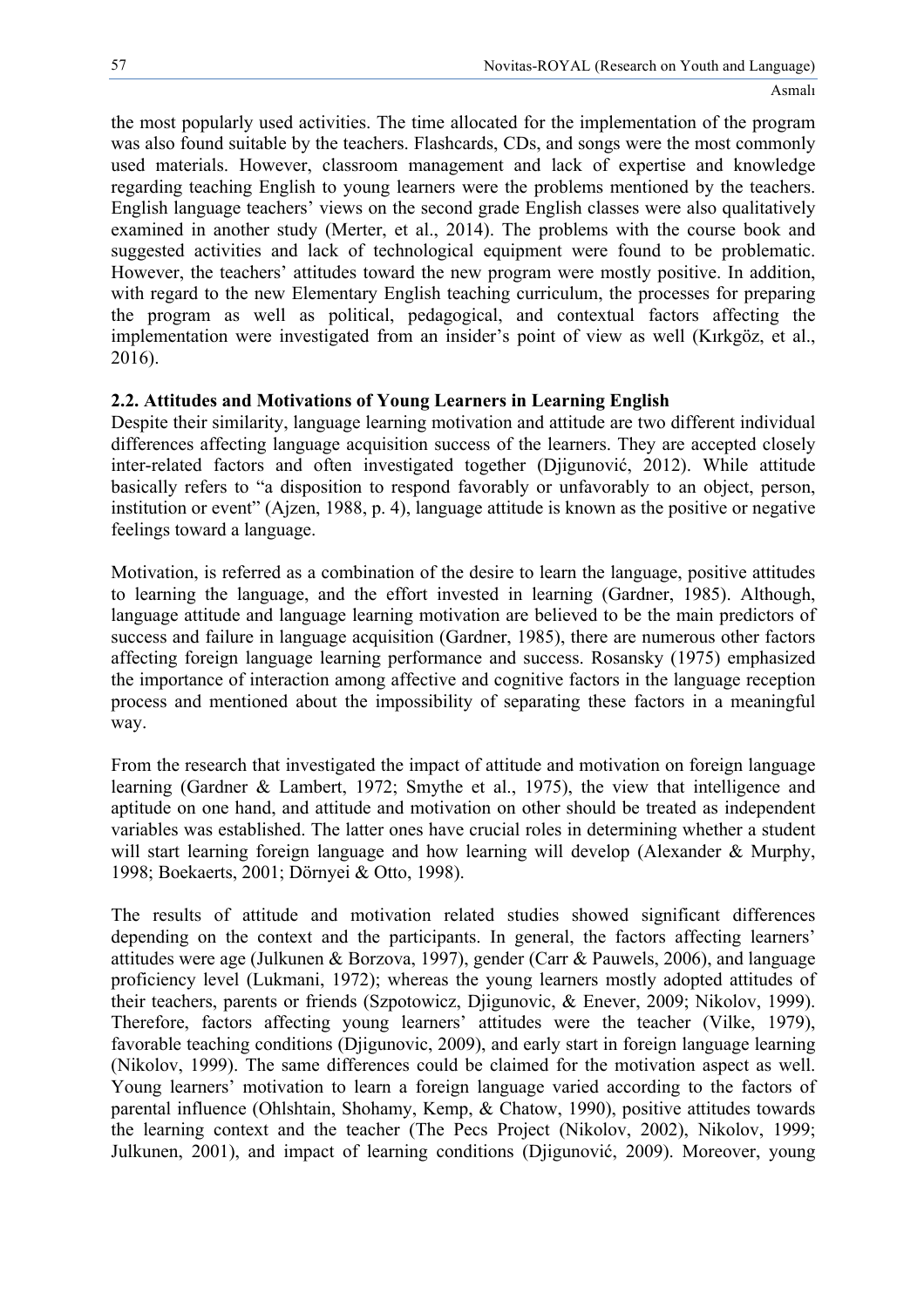learners are mostly intrinsically motivated to learn a language till the age of eleven after which the indications of instrumental motivation appear (Nikolov, 1999).

The age of onset for the language learning is one of the important factors determining the attitude, motivation, and language learning success of the learners. Though researchers remain debating about the proposition of 'the earlier, the better', there are some counter arguments as well. In this respect, Snow (1983) comparing adults and children found out superiority of older learners of second languages to the younger ones. However, critical period hypothesis still receives positive outcomes from several research studies in psychology, linguistics, and other disciplines. This hypothesis claims a negative correlation between the ages of the learners and the success of the acquisition of foreign language. Apart from the age of learners, obviously there are some other factors affecting young learners' success, such as environmental factors and teachers' way of teaching. Researchers already proved that gamelike activities work well with the young learners (Yolageldili & Arıkan, 2011). The main target of teaching English to young learners is to make learners develop an intrinsic motivation toward learning it and develop their communication skills in this language. This target is also embraced by the ministry of education in Turkey for the English program of second graders (MoNE, 2013).

Though the perspectives of different stakeholders were examined in the context of young learners, factors affecting young learners' success in language learning were neglected. Among these factors, motivation is considered as the most influential one by the teachers (Williams & Burden, 1997). Apart from motivation, learners' attitudes towards language learning are crucial for the acquisition of that foreign language. Although researchers attempted to understand the factors affecting young learners' motivation and attitude to learn a foreign language (Juriševič & Pižorn, 2013; Nikolov, 1999; Djigunović, 2012), the literature on young learners' motivation and attitude to learn English in both Turkish and all over the world is still scarce. Among the limited number of studies, Nikolov (1999), who investigated attitudes and motivation of Hungarian young learners in a longitudinal study, found out that children's motivation to learn English was based on several factors, such as classroom experience, the teacher, external reasons, and utilitarian reasons. The extrinsic motives, such as rewards, grades, and approval were very important for the young learners. Playing games was students' favorite activity in English classes. In another study conducted in Slovenian context, Juriševič and Pižorn (2013) investigated students aged 6-8 found out that students developed positive attitudes towards language learning and they preferred activities involving games to classic reading and writing activities. In another study presenting an overview of the papers focusing on young foreign language learners' attitudes and motivation in European context. Diigunović (2012) explained approaches to studying learners' characteristics and results of cross-sectional and longitudinal studies. Young learners' changing nature and instability was the main conclusion of this study.

Despite of the importance of these constructs in language learning, no attempt has been made to investigate the attitude and motivation of the young learners at this age in Turkish context. Only Maviş and Bedir (2014) investigated the opinions of teachers and second year students (aged 7-8) concerning English program applied in 2012-2013 academic year. The data gathered from the students' diaries showed that students' love of their English teacher, learning new things, the possibility of communicating with foreign people, and entertaining atmosphere of English classes were the reasons why they liked English classes. Students mostly developed positive attitudes towards English classes and they also wanted to continue learning English. Colors, numbers, and apologizing were students' favorite subjects. To fill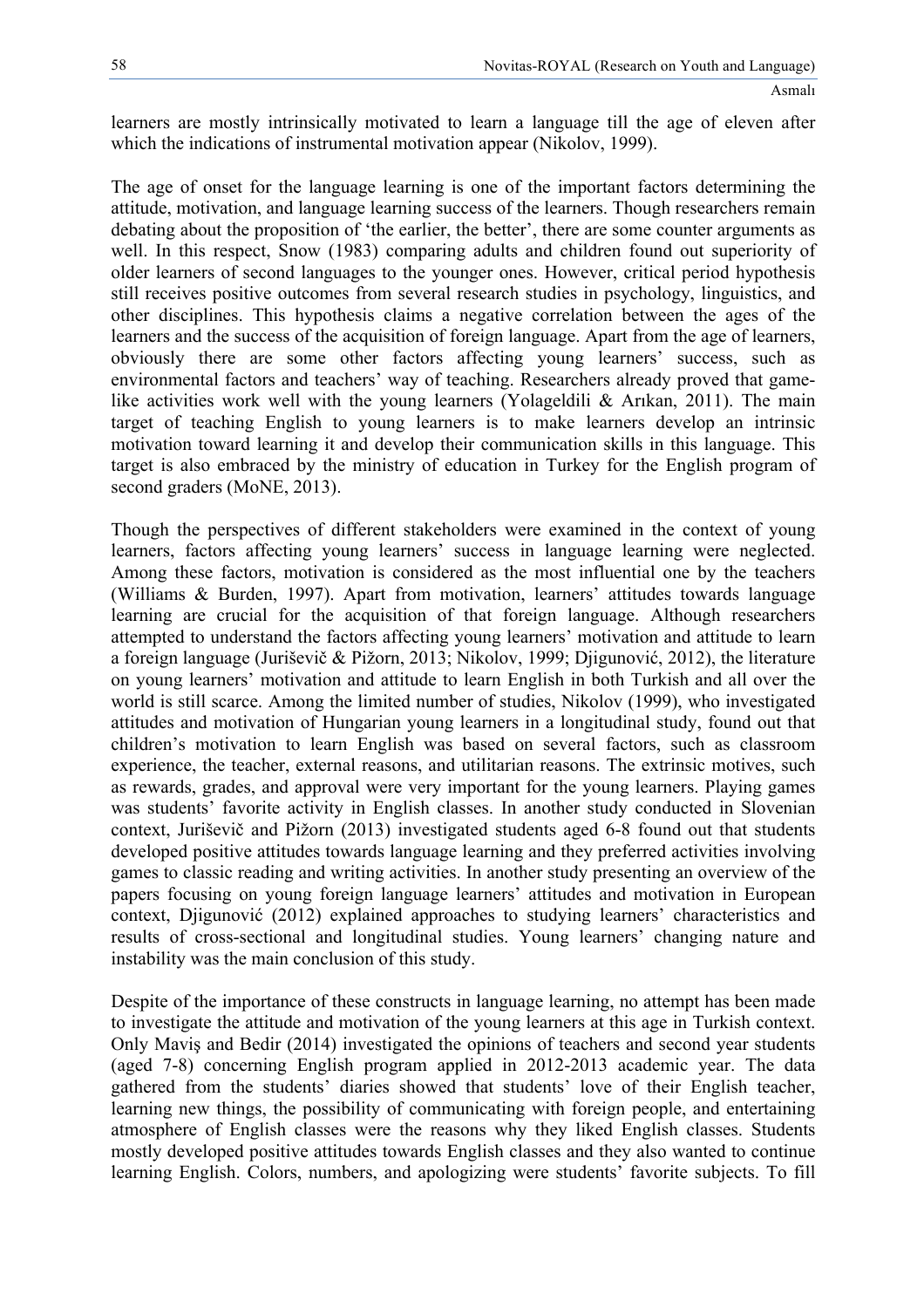this gap in this field especially in the context of Turkey, this study attempted to find out the perspectives, attitudes, and motivation of young learners toward learning English. Therefore, it is expected that the findings will shed light to the following research questions:

1) What are Turkish young learners' attitudes towards learning English?

2) What are young learners' perceptions of English language learning and instruction?

3) What are young learners' perceptions of motivational orientations toward learning English?

# **3. Method**

The design of the present study is mixed method design, which combines and associates both qualitative and quantitative designs to strengthen the structure of the study and to increase reliability and validity of the results by triangulating different forms of data gathering techniques. The main strategy of inquiry in this research design is concurrent mixed methods, in which the researcher collects both forms of data at the same time and integrates them to interpret about the overall findings (Creswell, 2003). In order to provide a comprehensive analysis of the research problems in this study, this strategy of inquiry is employed by collecting data through questionnaires, personal interviews, and a focus-group interview.

# **3.1. Participants and Setting**

The present study was conducted in three different primary schools in the Çanakkale province of Turkey. The main goal was to represent the views of all second graders regarding their motivation and attitudes toward learning English. Therefore, the data were gathered from three different districts ranging from low developed rural areas to developed city centers in the west of Turkey. With this aim, quantitative data were gathered via a questionnaire from 192 second graders. For the qualitative data, three semi-structured personal interviews were conducted with one student from each school. In addition, three participants from each school with a total of nine participants joined the focus-group interviews. Participants of personal interviews were coded P1, P2, P3; and participants of focus-group interview were coded F1, F2, F3, F4, F5, F6, F7, F8, and F9 for anonymity. The number of students from both sexes was equal in the interviews. All the participants were seven years old and they started learning English first time in the second grade. For the quantitative data, convenience sampling strategy was employed where members of the target population meet certain criteria, such as easy accessibility, geographical proximity, or willingness to participate of the participants (Dörnyei, 2007). In this study, geographical proximity of the schools to the researcher and the easy accessibility of the students were the two factors that played role in the determination of the participant selection procedure.

# **3.2. Instruments**

In order to gather quantitative data, a questionnaire with a total of 19 questions was developed by the researcher. During the questionnaire development process, the data collection instruments employed in the studies of Juriševič and Pižorn (2013) and Sougari and Hovhannisyan (2013) were used with some minor changes. The questionnaire consisted of three sections. The first section aimed to find out young learners' favorite school subject, their ideas regarding how they had expected to learn English before they started learning it, the activities in their English classes, and their ideas about where they could see an English speaker. This section revealed participants' general views regarding English.

The second section of the questionnaire included five motivation related questions with multichoice format. The main aim was to measure learners' likes, dislikes, and their reason to learn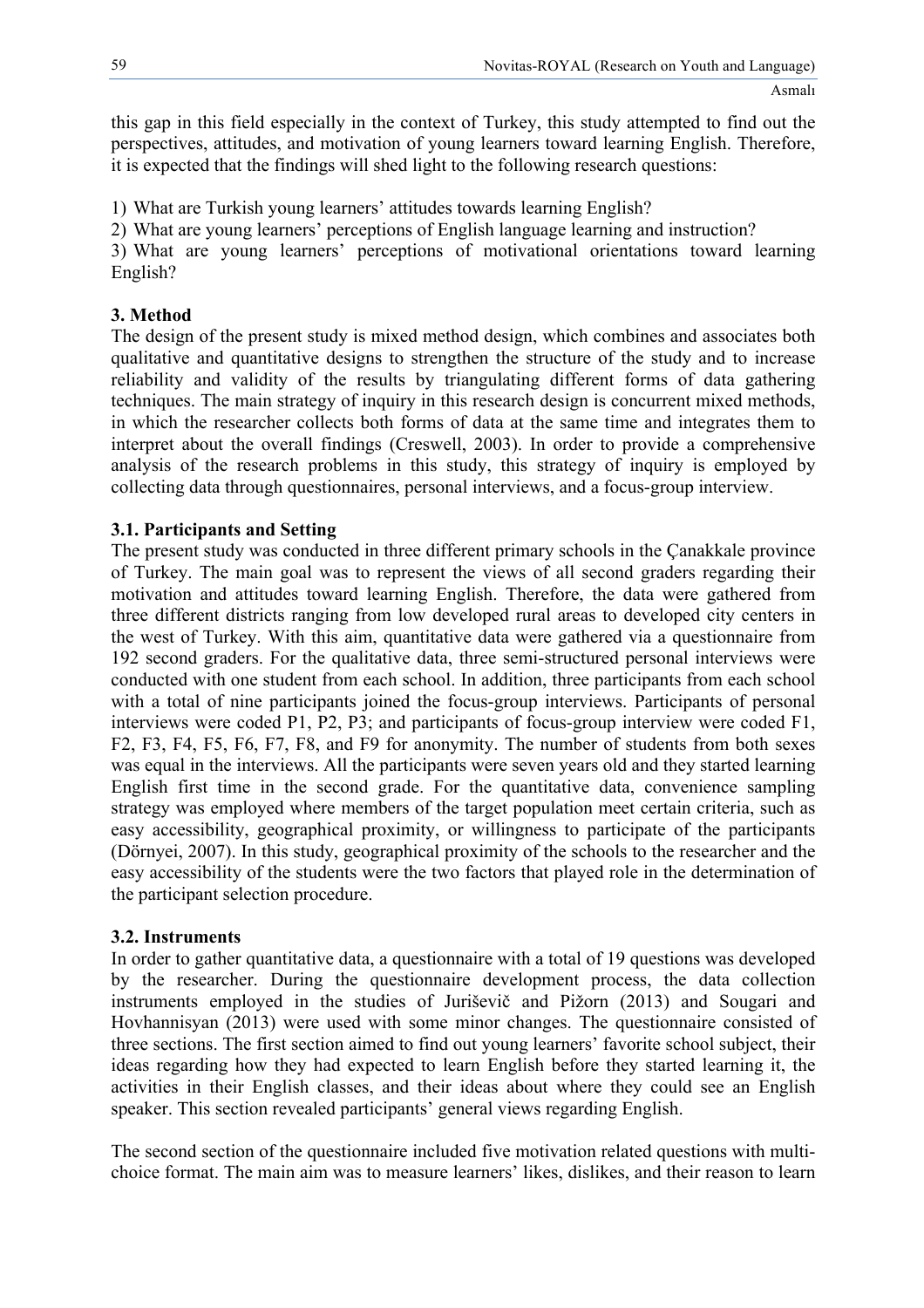English. In the third section, the remaining ten attitude-related questions made use of a four point Likert style. The items in this section aimed to measure young learners' views regarding their English class, their English book, their English teacher, their parents' views about kids' learning English, and learning English in general. This Likert-type range was specifically designed for this age group including 'yes', 'a little', 'no', and 'I don't know'. The format of the paper was made suitable for the age group as well supported by several different smileys and colorful pictures. In order to attract young learners' attention, rather than just marking, they were required to paint the boxes or smileys suitable for them. Students' classroom teachers and their English teachers were consulted during the questionnaire development process as well. All the questions were written in Turkish. The internal consistencies of the scales were  $a = 0.85$  and  $a = 0.87$  for attitude and motivation scales respectively.

The questions used in the personal interviews were similar to the items in the questionnaire. However, compared to the questionnaire data, it was possible to elaborate the answers to get deeper understandings of the young participants. Semi-structured interview style was employed because communication with kids at this age may deviate from the target easily. Therefore, a set of prepared questions was used as a guide. Extra prompts were also used during the interviews.

The questions used in semi-structured personal interviews were also used during the focusgroup interviews. The gist of using focus-group interview in this study was to let the learners have an opportunity to listen each other's words and get inspired from each other (Maykut & Morehouse, 1994). It was observed during personal interviews that kids may remain silent when they respond alone. However, in focus-group interviewing the researcher not only controls the flow of interaction but also gathers the participants' ideas coming up as a result of discussion among them. In this respect "the researcher may thereby elicit a richer data set than if he or she is conducting individual interviews" (Nunan & Bailey, 2008, p. 315). Hence, focus-group interview helped them to express their ideas in a more comfortable atmosphere and to get inspired from one another. The main reason to employ focus group interview in this study was to let participants spark off one another and to let them suggest new ideas that any one student might not have thought of (Rubin & Rubin, 1995).

# **3.3. Data Collection Procedure and Analysis**

The quantitative data were gathered with the help of three different teachers responsible for teaching English in participants' classes. Kids were instructed to color smileys for their answers. Individual semi-structured interviews and focus-group interview were conducted by the researcher with the assistance of their English teachers. Quantitative data were analyzed using descriptive statistics (SPSS). Three flows of activities were followed for the analysis of the qualitative data: data reduction, data display, and conclusion drawing/verification (Miles & Huberman, 1984). First, both personal interviews and focus-group interview data were transcribed and irrelevant parts were removed. Second, they were put into separate tables for classification, and finally, the results were provided by employing interpretive-descriptive analysis technique. The reliability of the quantitative instrument was estimated with Cronbach's alpha. In addition, validity and reliability of this study were also established through triangulation of quantitative statistics with the findings of personal and focus-group interviews.

# **4. Findings**

According to descriptive statistics results, young learners' favorite class was mathematics (34.9%) which was followed by English (28.1%), physical education (25%), and Turkish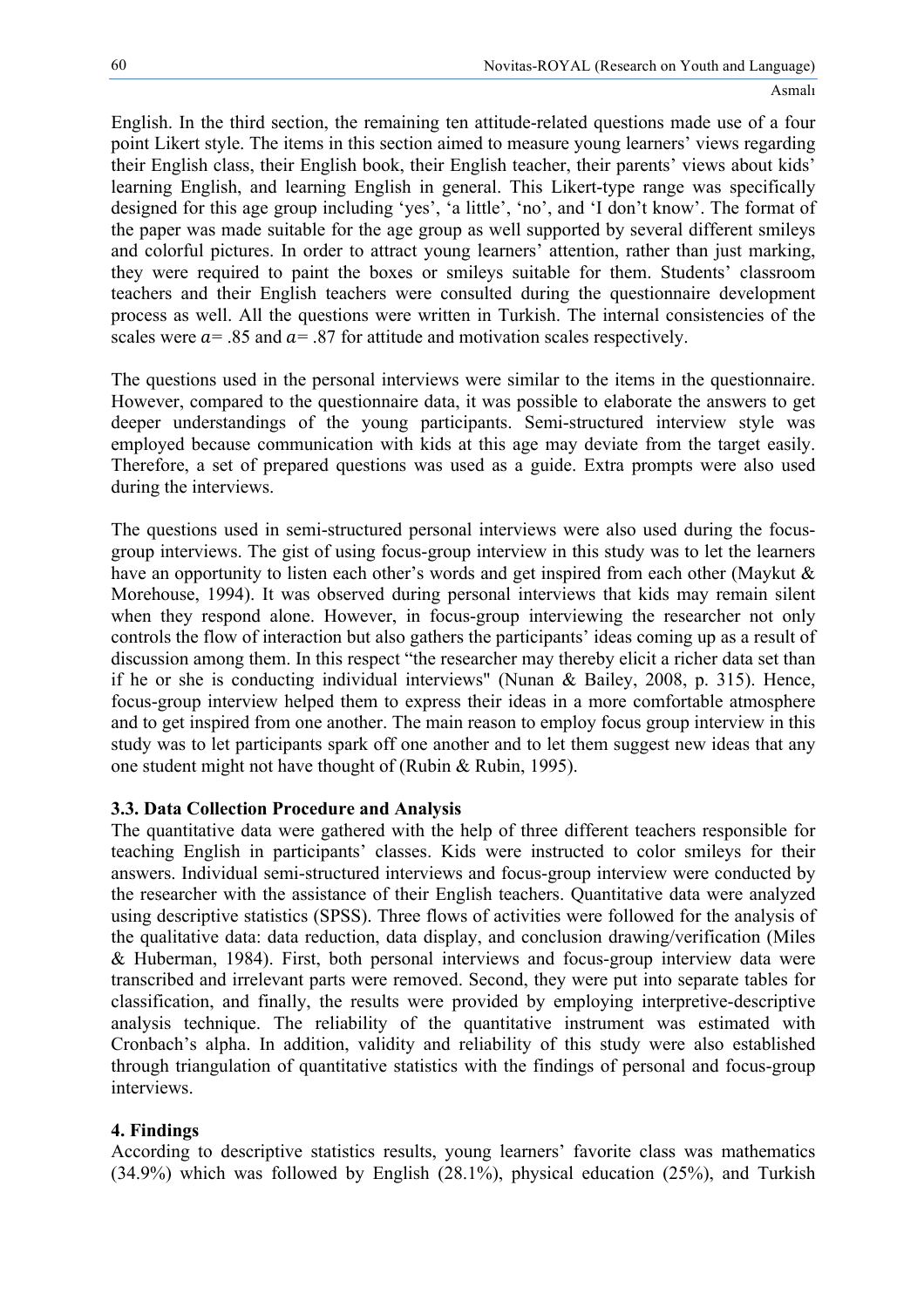language (7.3%) class. However, in personal interviews and focus-group interviews, all students chose English as their favorite class. As previously put forward, parents' attitude toward learning a foreign language is one of the important factors determining kids' wish to learn it. However, only 44% of the young learners' parents speak English as reported by the participants in this study. Descriptive statistics concerning young learners' attitudes toward learning English were provided in Table 1.

| Descriptive statistics of young tearners attitudes toward tearning English |                 |                  |               |                  |               |                  |               |          |
|----------------------------------------------------------------------------|-----------------|------------------|---------------|------------------|---------------|------------------|---------------|----------|
| <b>Expressions</b>                                                         | Yes<br>A little |                  | No            |                  | I don't know  |                  |               |          |
|                                                                            | $\frac{6}{9}$   | $\boldsymbol{f}$ | $\frac{0}{0}$ | $\boldsymbol{f}$ | $\frac{0}{0}$ | $\boldsymbol{f}$ | $\frac{0}{0}$ |          |
| 1. I would like to continue<br>learning English.                           | 87.5            | 168              | 8.9           | 17               | 3.6           | 7                | $\theta$      | $\Omega$ |
| 2. It is fun to learn English.                                             | 84.4            | 162              | 12.0          | 23               | 2.6           | 5                | 1.0           | 2        |
| 3. My parents say that learning<br>English is important.                   | 82.8            | 159              | 10.9          | 24               | 2.6           | 5                | 2.6           | 5        |
| 4. I like my English teacher.                                              | 82.8            | 159              | 6.3           | 12               | 9.9           | 19               | .5            |          |
| 5. Our English book is fun.                                                | 80.2            | 154              | 13.5          | 26               | 3.6           | 7                |               | 2        |
| 6. My parents are happy that I<br>learn English.                           | 79.7            | 153              | 11.5          | 22               | 4.7           | 9                | 4.2           | 8        |
| 7. I like English.                                                         | 79.6            | 152              | 16.2          | 31               | 3.7           | 7                | .5            |          |
| 8. I'm looking forward to English<br>classes.                              | 73.4            | 141              | 15.1          | 29               | 9.9           | 19               | 1.6           | 3        |
| 9. I am good at English.                                                   | 56.8            | 109              | 35.9          | 69               | 6.3           | 12               |               | 2        |
| 10. English is easy to learn.                                              | 42.9            | 82               | 47.6          | 91               | 9.4           | 19               | $\theta$      | $\theta$ |

# Table 1

*Descriptive statistics of young learners' attitudes toward learning English*

Firstly, it was obvious that young learners had quite positive attitudes toward learning English. Over 85% of these learners wanted to continue learning it and they found it fun to learn English. Concerning the wish to continue learning English, F8 stated that: *'yes, I want to continue learning English, because I want to be an English teacher*.' It was also obvious that learners' parents supported them in having positive attitudes because they were both pleased that their kids learned English and they explicitly stated that learning English was important for young learners.

Except for 10% of the participants, all young learners liked their English teachers and for most of them their English book was fun. When learners were interviewed about the possible reasons why they found it fun to learn English, P1 explained it: *'we enjoy on Fridays in our English classes. It is very interesting because we speak the same in mathematics (Turkish) but we speak differently in English classes.*'

Almost 80% of them liked learning English. However, it was not very easy for them to learn it, therefore almost half of them found it only 'a little' easy to learn this language. Supporting this result, P3 stated that: *'I think it is very difficult to learn because pronunciation is very hard for me.*' On the other hand, students provided counter ideas as well. For instance, F5 stated that: *'I think English is easy because I can answer all questions our teacher asks.'*

Regarding young learners' perceptions of English language learning and instruction, they had various ideas. To start with, when this research was conducted, learners could sing the song of alphabet, introduce themselves, meet someone, and say colors and numbers with their current English knowledge. When they were interviewed what they would change if they were the teacher in their English class, mostly they seemed to be pleased with the method followed by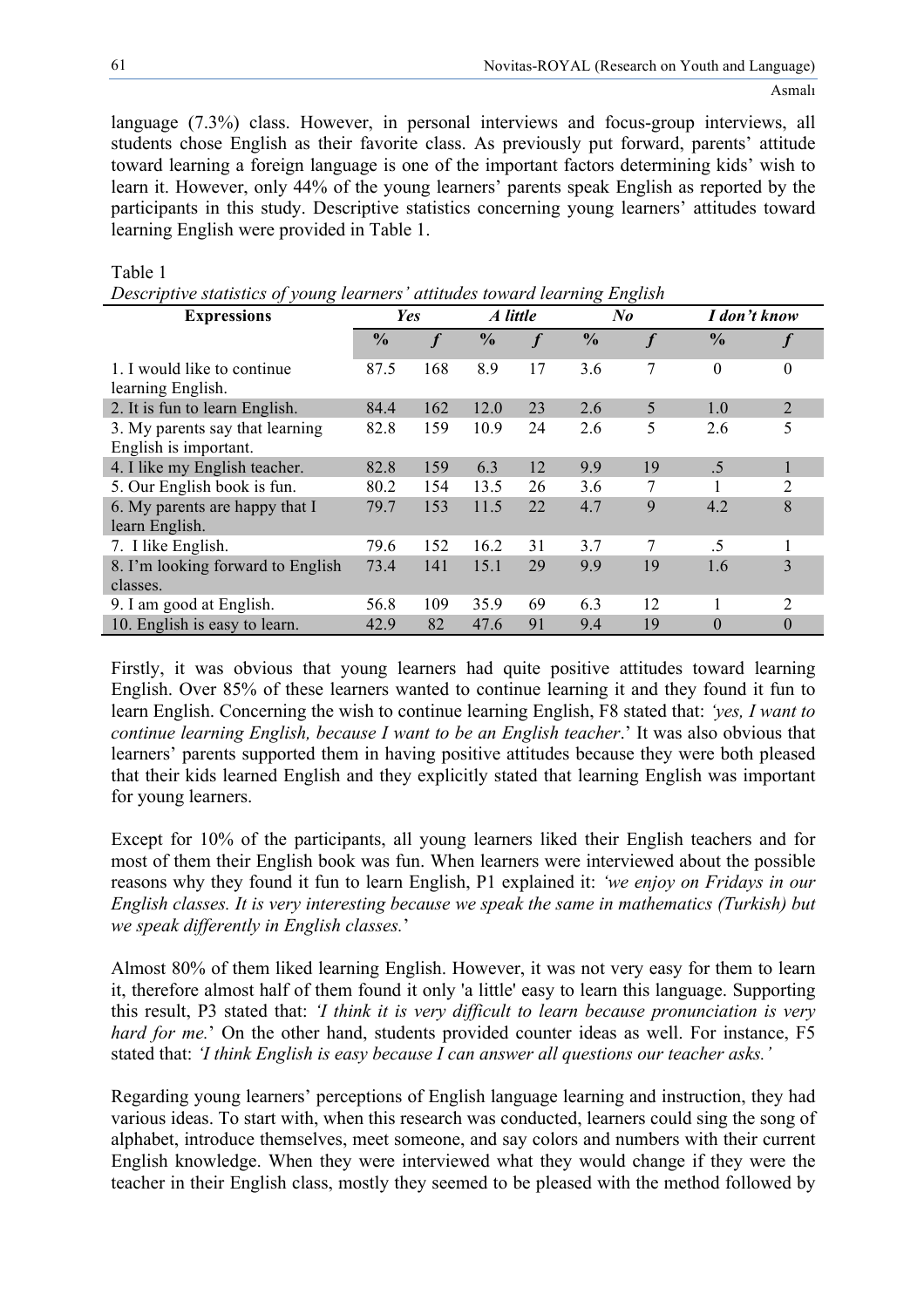their teachers because they said they would not change anything (P2, F1, F5, F6, F8, F9). However, P1 stated that: *'I would not change anything, but maybe I can add more games*.' Similarly, P3 also suggested games and songs by stating that: *'I would allow students to play games and sing songs in the class.'* Finally, when they were given the chance to change the book, they could not provide suggestions. Only P1 stated that: *'I like it, but I would add more colorful pictures because I want to look more when they are colorful. When I see writing on the page, I don't like it.'* Another interesting finding was found concerning the mismatches between students' expectations regarding learning English before they started learning it and how they learn now. Results showed that 113 participants among 192 had expected to learn English just by listening to their teacher before they started learning English. 'Writing and reading' (*f*= 39) and 'doing homework' (*f*= 29) were also popular expectations among learners. It was interesting to find that only 6% of all participants expected to learn by playing games and singing. In contrast to the expectations, learners mostly write (41.1%), cut and paste  $(33.9\%)$ , say words  $(9.9\%)$ , play games  $(7.8\%)$ , paint  $(4.2\%)$ , sing and dance  $(3.1\%)$  in their English classes.

Students' perceptions of English as a language and speakers of English changed according to the place they lived in and their family. When they were interviewed about the possible speakers of English, they provided different answers, such as my sister (F1), my uncle (F5), singers (F9), Germans (P2), and tourists in Çanakkale (P3). Teachers' use of the target language also shaped students' perceptions because for 35% of all participants English speaking person was 'my teacher'. The rest thought that 'people on holiday' (45%) and 'people on TV' (20%) speak English. It was also interesting to find out that some of them were not aware of the fact that they were learning a foreign language. It was more like *'something different than their own language*' as in the expression of P1 above. Table 2 illustrated the items representing young learners' motivation to learn English.

| <b>Expressions</b>                                              | <b>Answers</b>                            |     | %    |
|-----------------------------------------------------------------|-------------------------------------------|-----|------|
| Which one is the happiest moment for you in                     | Playing games                             | 58  | 30.2 |
| English classes?                                                | Writing                                   | 29  | 15.1 |
|                                                                 | Singing                                   | 60  | 31.3 |
|                                                                 | Repeating words                           | 45  | 23.4 |
| Why do you learn English?                                       | To speak with the tourists                | 30  | 15.6 |
|                                                                 | Because it is our class                   | 22  | 11.5 |
|                                                                 | To speak English                          | 105 | 54.7 |
|                                                                 | Because I like it                         | 35  | 18.2 |
| Which one is the most boring one for you in<br>English classes? | Playing games                             | 25  | 13   |
|                                                                 | Singing                                   | 13  | 6.8  |
|                                                                 | Writing                                   | 46  | 24   |
|                                                                 | Repeating words                           | 24  | 12.5 |
|                                                                 | Waiting friends to finish the<br>activity | 84  | 43.8 |
| Which one is your favorite activity in English<br>classes?      | Writing                                   | 40  | 20.8 |
|                                                                 | Saying words                              | 23  | 12   |
|                                                                 | Painting                                  | 44  | 20.8 |
|                                                                 | Cut and paste activities                  | 16  | 8.3  |
|                                                                 | Singing                                   | 23  | 12   |

Table 2

*Young learners' motivation toward learning English*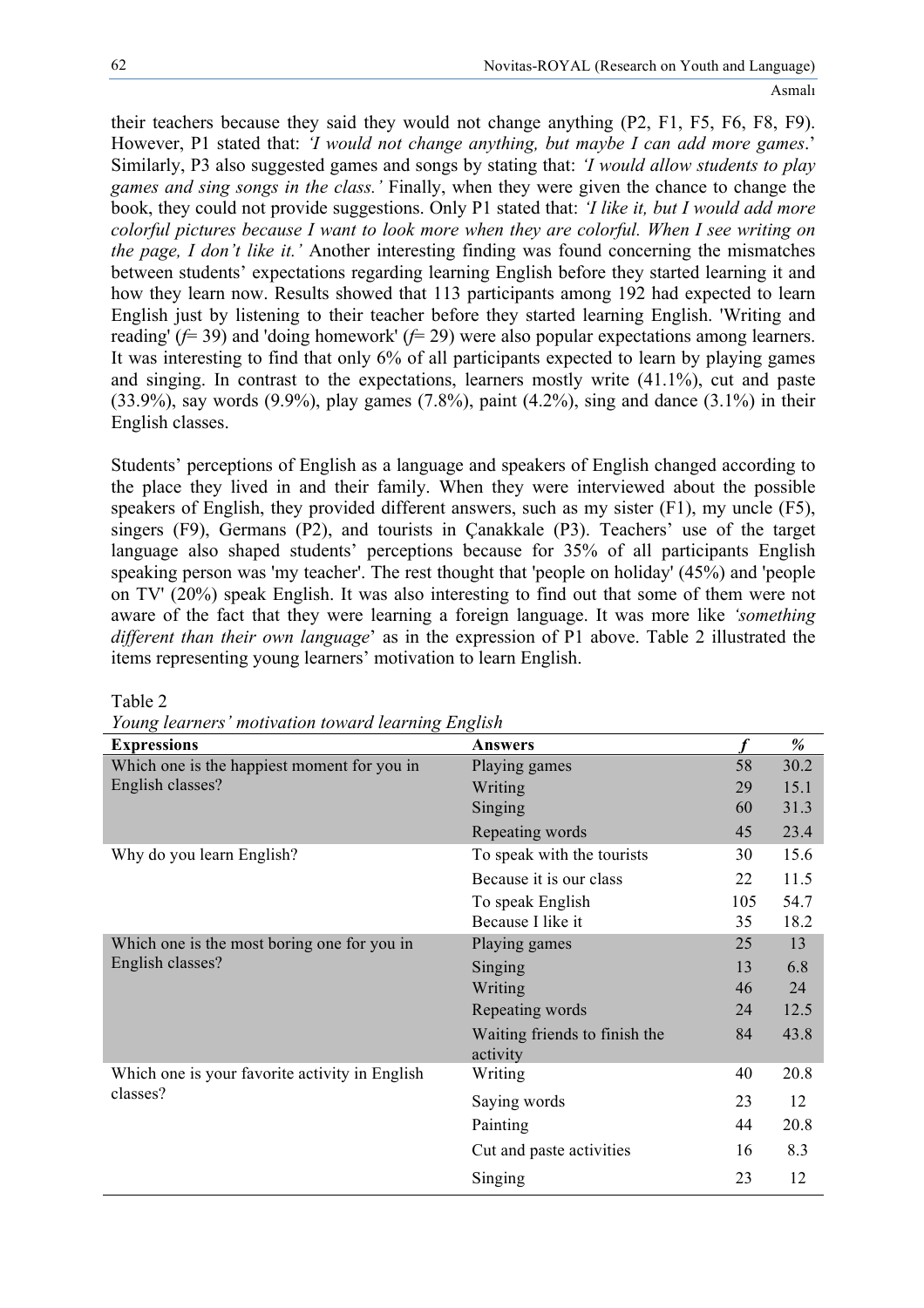|                                                                |                               |    | Asmalı |
|----------------------------------------------------------------|-------------------------------|----|--------|
|                                                                | Playing games                 | 41 | 21.4   |
|                                                                | Repeating words               | 5  | 2.6    |
| Which one is the most difficult for you in English<br>classes? | Repeating words               | 42 | 21.9   |
|                                                                | Playing games                 | 1  | .5     |
|                                                                | Answering teacher's questions | 49 | 25.5   |
|                                                                | Painting                      | 12 | 6.3    |
|                                                                | Cut and paste activities      | 13 | 6.8    |
|                                                                | Writing                       | 39 | 20.3   |
|                                                                | Singing                       | 23 | 12     |
|                                                                | Saying words                  | 12 | 6.3    |

Novitas-ROYAL (Research on Youth and Language)

The results indicated that singing songs and playing games were the activities that made students happy. Repeating the words also made them feel happy in English classes. Although it did not take place in quantitative data, students mentioned about painting activities as well (P2, P3, F5). It was obvious that symbolic awards worked very well with this age-group learners. P1 stated that: *'we play a game, that time I feel very good. We put parts of the pictures together after cutting them from book and if it is correct, teacher gives us a star*.'

Young learners' motivation to learn English varied. It was very clear that they learned English just to be able to speak English. This response included speaking English with various recipients. Young learners explained this in their own words, such as, F3: *'when we see a tourist, we can talk with him'*, F8: *'we can understand what the tourist says'*, F7: *'when foreign kids come here, I would like to meet them'*. Students also learned English just because they liked it and they had it as a course in their program. In this respect, P1 stated that: *'I learn English to be successful in my classes, to be an English teacher or professor*.' Apart from these reasons, students also provided their concerns for future by stating that '*when we go to higher school, we will need it*' (F6), and *'I learn English in order to teach it to children when I grow u*p' (P2).

One of the most problematic issues regarding young learners' motivation to learn English was heterogeneity in the classroom in terms of students' readiness level to learn a foreign language. It was obvious that the most boring moment for the learners in English classes was waiting friends to finish the activity. Especially when this activity included writing or cut and paste actions, some students spent very long time on it and the ones finishing fast became bored. P2 explained it: "*when I am waiting my friends to finish the activity, I really feel bored, because some of my friends cannot write or read fast*". Writing was also another boring activity for young learners, according to the data.

Painting, playing games, and writing were learners' favorite activities in English classes. Students in the personal and focus-group interviews also supported these answers. P2 stated that: *'painting and cut and paste activities are my favorite because I enjoy doing them*'. It was interesting to find out that writing was boring for students but it was also among their favorite activities. Finally, young learners found it difficult to answer teacher's questions, repeat the words in English, and write in English classes.

In addition, only few significant differences could be observed in the responses of the participants in personal semi-structured interviews and focus-group interview. They were presented in Table 3.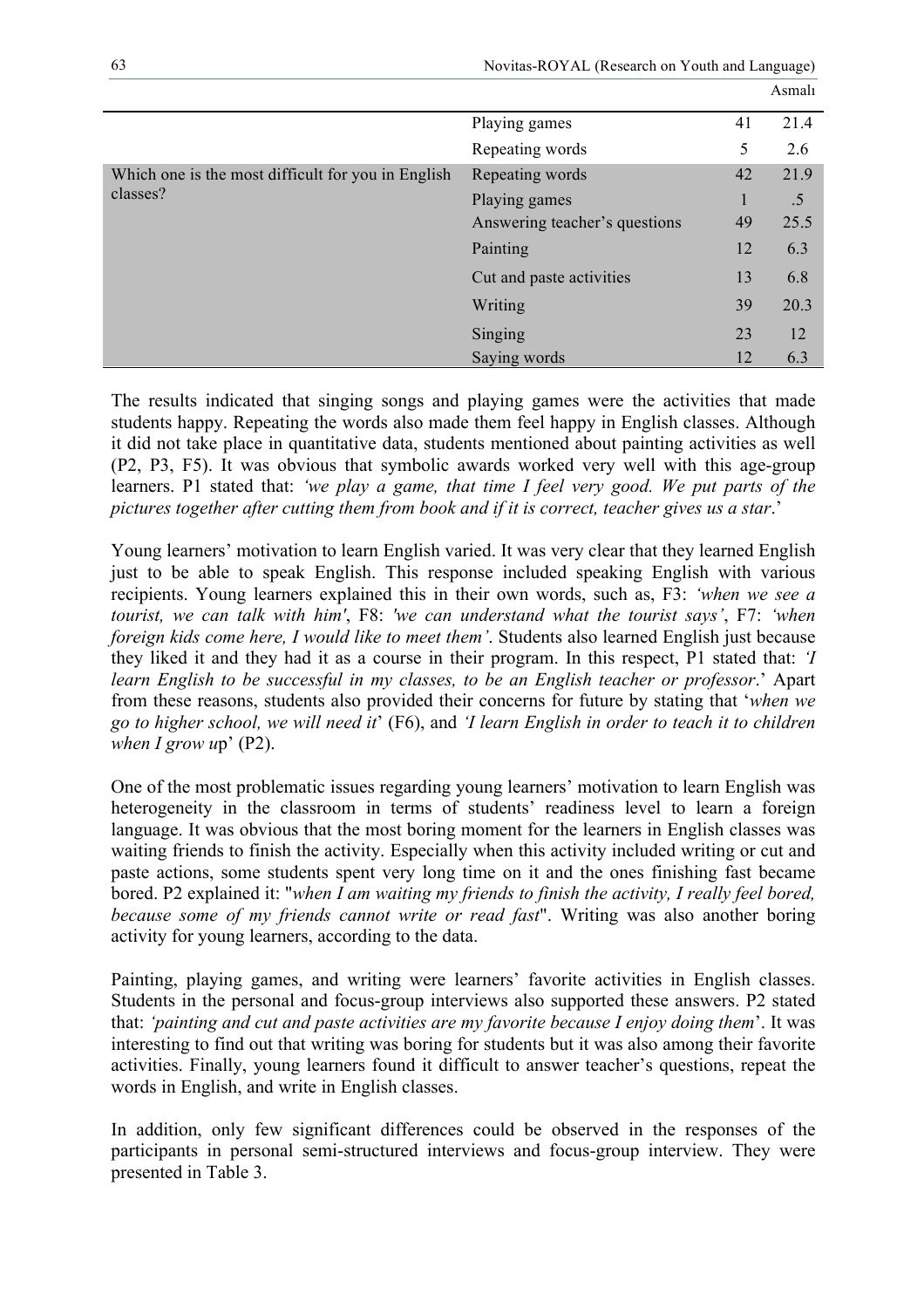| <b>Questions</b>                                                                            | <b>Responses of the participants</b>                                                                                                                                                                              |                                                                                                                                                                                                                                                          |  |
|---------------------------------------------------------------------------------------------|-------------------------------------------------------------------------------------------------------------------------------------------------------------------------------------------------------------------|----------------------------------------------------------------------------------------------------------------------------------------------------------------------------------------------------------------------------------------------------------|--|
|                                                                                             | <b>Personal semi-structured</b>                                                                                                                                                                                   | <b>Focus-group interviews</b>                                                                                                                                                                                                                            |  |
|                                                                                             | interviews                                                                                                                                                                                                        |                                                                                                                                                                                                                                                          |  |
| How do you like your English<br>classes? Why?                                               | <b>P1:</b> We enjoy on Fridays in<br>our English classes. It is<br>very interesting because we<br>speak<br>the<br>same<br>in<br>mathematics (Turkish)<br>but<br>speak differently<br>in<br>we<br>English classes. | F9: I like our English classes<br>because we play games and<br>sing songs.                                                                                                                                                                               |  |
| When do you feel the worst<br>during your English classes?                                  | <b>P2:</b> When I am waiting $my$<br>friends to finish the activity,<br>I really feel bored, because<br>some of my friends cannot<br>write or read fast.                                                          | F6: When I have to write the<br>meaning of the words<br>in<br>Turkish.                                                                                                                                                                                   |  |
| Why do you learn English?                                                                   | <b>P1</b> : <i>I</i> learn English to be<br>successful in my classes, to<br>be an English teacher or<br>professor.<br><b>P2:</b> <i>I learn English in order</i><br>to teach it to children when I<br>grow up     | <b>F3:</b> When we see a tourist,<br>we can talk with him.<br>F8: We can understand what<br><i>the tourist says.</i><br>F7: When foreign kids come<br>here, I would like to meet<br>them.<br><b>F6:</b> When we go to higher<br>school, we will need it. |  |
| Who speaks English?                                                                         | <b>P3:</b> The students who already<br>learnt English before us for<br>example seventh or eighth<br>graders. I mean older students.<br>P1: English teachers.                                                      | F3: Tourists                                                                                                                                                                                                                                             |  |
| What would you change if<br><b>English</b><br>you<br>were<br>your<br>teacher?               | <b>P1:</b> <i>I</i> would not change<br>anything, but maybe I can<br>add more games.<br><b>P3:</b> I would allow students<br>to play games and sing<br>songs in the class.                                        | <b>F1:</b> I would change the fast<br>songs because I can't sing<br>them.                                                                                                                                                                                |  |
| Do you like your English<br>book? What would you like<br>to change in your English<br>book? | <b>P1:</b> I like it, but I would add<br>colorful pictures<br>more<br>because I want to look more<br>they are colorful.<br>when<br>When I see writing on the<br>page, I don't like it.                            | F8: I would add more animal<br>pictures because I like animals<br>so much.                                                                                                                                                                               |  |

Table 3

*Major differences in the responses of the participants in personal and focus-group interviews* 

Although the responses of the participants in both personal interviews and focus-group interview were quite similar, there were some differences as well. First, while the reason why P1 liked his English classes was the language (English) used in English classes, it was the games and songs that made it attractive for F9. Speaking another language automatically takes attention of the young learners as in the expression of P1. However, games, songs, and other activities were the other factors that made English classes more interesting for F9. The moments when the students felt bored in English classes also differed. While waiting for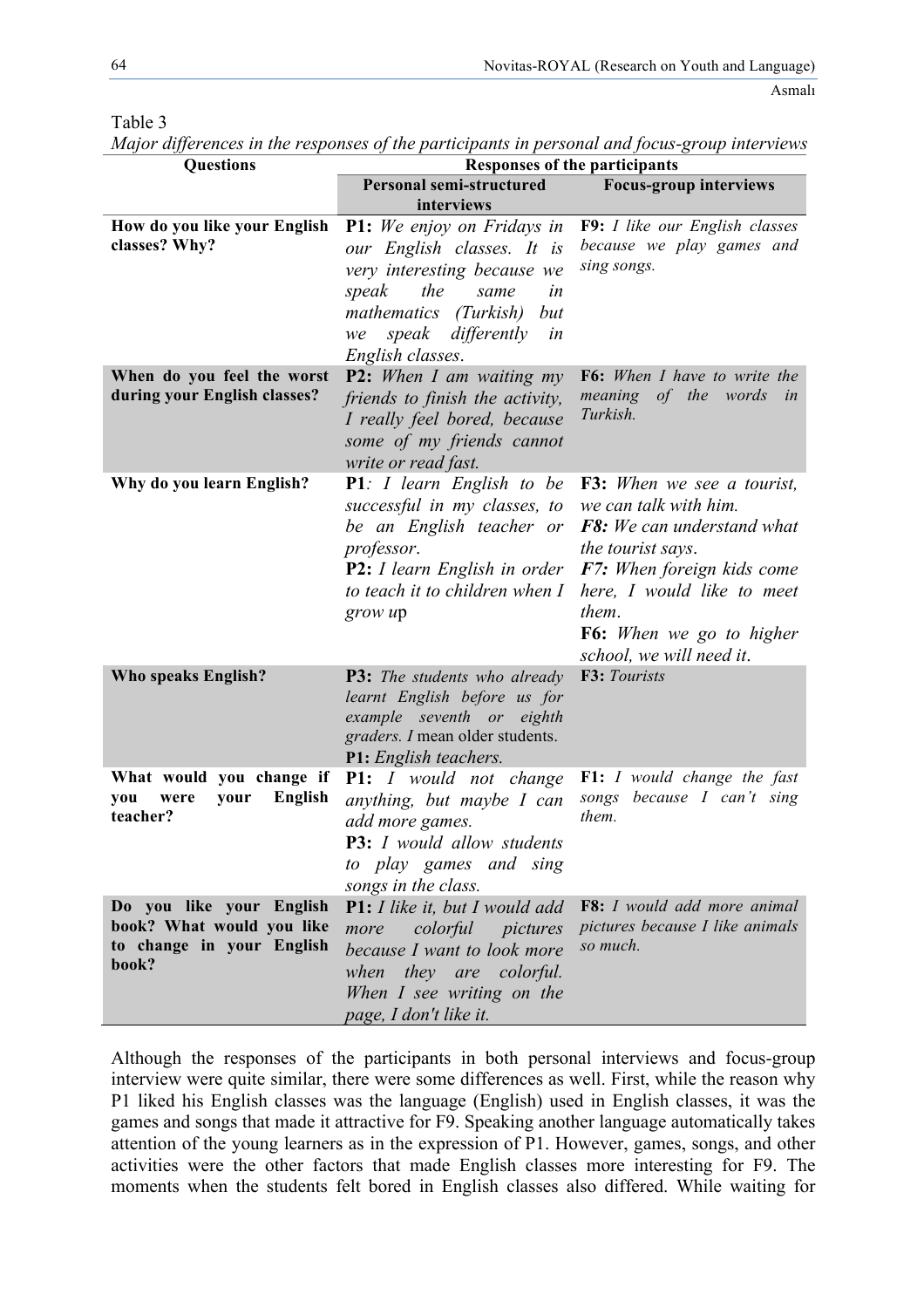friends who could not finish the activities on time was the main reason for P2, writing meanings of words in Turkish played the role of boring activity for F6.

One of the most significant differences observed was the reason to learn English. While it was mostly about their future profession for the students in the personal interviews, such as to be an English teacher (P1) or to teach it to children (P2), it was mostly the communication with the tourists for the students in the focus-group interview (F3, F8, F7). Similarly, it was the tourists who speak English for the young learners in the focus-group interview, whereas English speaking people were the students in the upper classes for P3 and the English teachers for P1. In terms of the changes students would do if they had the chance, while P1 and P3 suggested adding more games and songs to their English program in the personal interviews, F1 preferred changing the fast songs due to his inability to sing them well.

#### **5. Conclusion and Discussion**

The focus of the present study was on investigating young learners' motivation and attitudes toward learning English. In general, almost all of them liked learning English, which is in line with the results of the study of Maviş and Bedir (2015). However, although they liked English, they found it difficult to learn. In order to make it easier for the learners, young learners' parents supported them to make them have positive attitudes by expressing their contentedness that they learn it, and also by stating the significance of learning a foreign language to their kids. It is already known that young learners mostly adopt the attitudes of their teachers, parents, or friends (Szpotowicz et al., 2009, Nikolov, 1999). It was already claimed that young learners' motivation to learn a foreign language depends partly on parental influence (Ohlshtain et al., 1990). Although more than half of the participants' parents did not speak English, it was obvious that their positive perspective on their kids' learning English created students' positive attitudes and high intrinsic motivation to learn English in the context of this study.

The investigation of young learners' attitudes toward learning English showed that learners mostly exhibited positive attitudes toward learning English, which is in accordance with the results of Nikolov's study (1999) who found out that young learners had more positive attitudes toward learning English compared to older learners. Apart from exhibiting positive attitudes, participants were also intrinsically motivated to learn English because over %85 of them found it fun to learn English and they wanted to continue learning it. It was interesting that some learners found it interesting to learn English just because they spoke a different language from other classes.

Additionally, students suggested including more games and songs by decreasing the number of writing activities in their programs. It was also obvious that what students expected in terms of the way they would learn English and how they learn it in their classes were too different from one another. They mostly expected to learn English just by listening to their teachers, writing, and reading, and doing homework as they used to do in their other classes. However, what they found out during their English classes were quite different, such as cut and paste activities, singing and dancing, painting, and repeating words.

It was also obvious that students' perceptions of English as a language and speakers of English changed according to the place they lived in, their family, and their teachers. English speaking people for the young learners in the context of this study were the tourists visiting their towns, the people in their families, and their English teachers. Therefore, this result also supports the claims of Vilke (1979), Djigunovic (2009), The Pecs Project (Nikolov, 2002),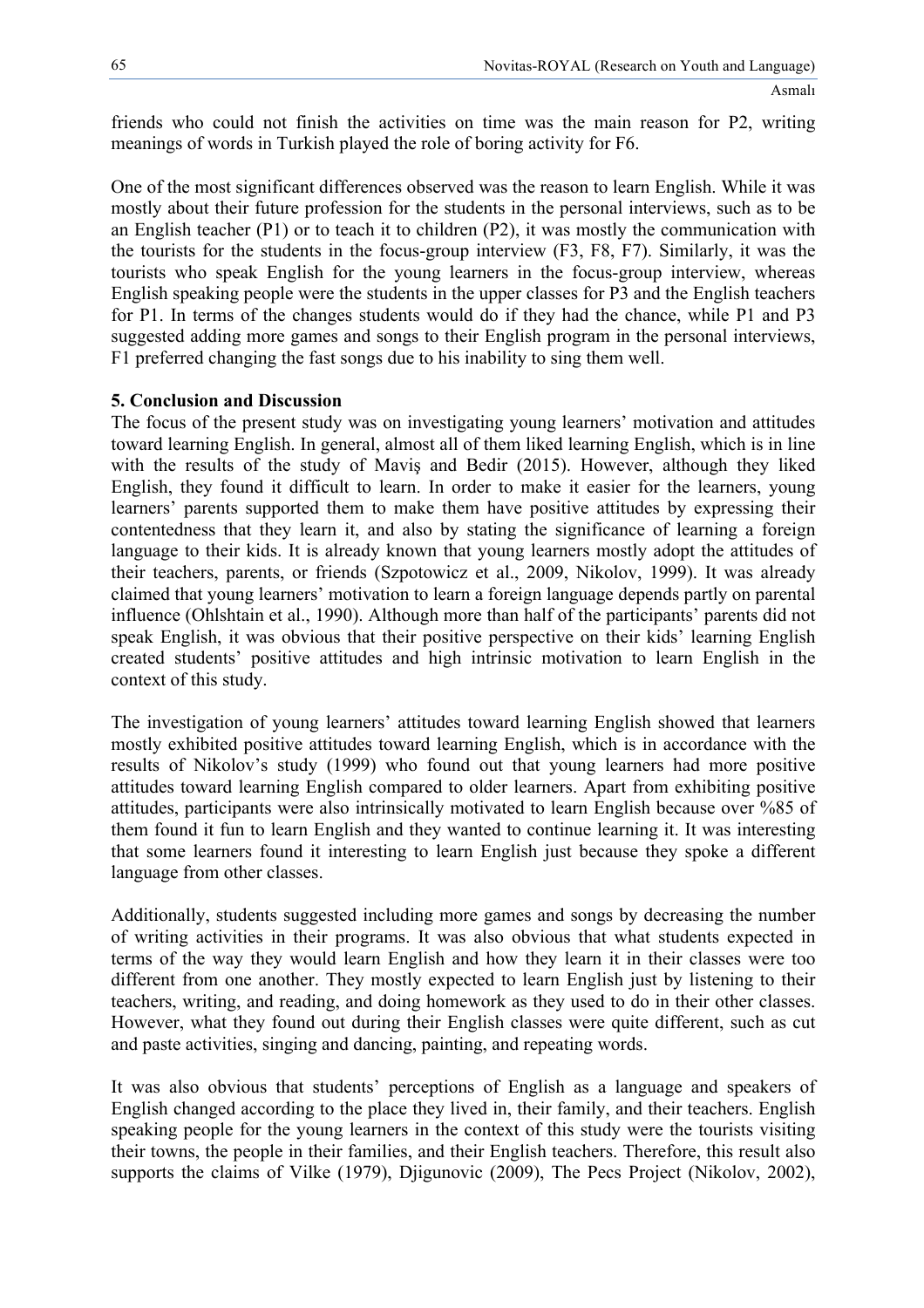Nikolov, (1999), and Julkunen (2001) who support the idea that young learners' attitudes and motivation are affected by the teacher, favorable teaching conditions, positive attitudes towards the learning context and the teacher, and impact of learning conditions respectively.

Learners in this study stated that they enjoyed singing songs and playing games most in learning English. This result is also in accordance with the results obtained by Szpotowicz and his friends (2009). Yolageldili and Arikan (2011) also suggested that games and songs could be good sources to make the learners be willing to learn English since they are entertaining and intrinsically motivating for children.

There are some pedagogical implications of this study. First, teachers of English for young learners should use more symbolic awards in their classes by giving a star or putting a smiley on their face or notebooks as a response to students' efforts to learn English because it is one of the most important factors motivating and increasing positive attitudes of young learners to learn English. It is also suggested that teachers should include more games, songs, and painting activities in their classes also they should eliminate writing activities. One important institutional implication stems from the unstable readiness level of the learners at this age. Second graders differ greatly from each other regarding the ability to write, read, or do some basic activities, such as cutting, painting, and pasting in Turkey. The difference among the learners causes the more successful ones to wait longer which makes them feel bored and eventually lose their attention and motivation. Therefore, only for English classes, learners from different classes may be grouped according to their abilities so that teachers can design learning activities which can be optimally set in students' zone of proximal development.

As a final remark, this study has the limitation of employing a small sample size. Future researchers should expand the number of participants so as to determine further young learners' views concerning their attitude and motivation to learn English in an EFL context. Also, cross-cultural studies may be organized in order to compare learners in different educational settings.

# **References**

Ajzen, I. (1988). *Attitudes, personality, and behavior*. Milton Keynes: Open University Press.

- Alkan, M. F., & Arslan, M. (2014). Evaluation of the 2<sup>nd</sup> grade English language curriculum. *International Journal of Curriculum and Instructional Studies, 4*, 87-99.
- Alexander, P. A., & Murphy, P. K. (1998). The research base for APA's learner-centered psychological principles. In N. M. Lambert, & B. L. McCombs (Eds.), *How students learn: Reforming schools through learner-centered education,* (pp. 25-60). Washington, WA: APA.
- Boekaerts, M. (2001). Context sensitivity: Activated motivational beliefs, current concerns and emotional arousal. In S. Volet, & S. Jarvela (Eds.), *Motivation in Learning Context: Theoretical Advances and Methodological Implications,* (pp. 17-31). Amsterdam: Pergamon.
- Cameron, L. (2003). Challenges for ELT from the expansion in teaching children. *ELT Journal*, *57*(2), 105-112.
- Carr, J., & Pauwels, A. (2006). *Boys and foreign language learning: Real boys don't do languages*. Palgrave: Macmillan.
- Creswell, J. W. (2003). *Research design: Qualitative, quantitative, and mixed method approaches (2nd ed.)*. Thousand Oaks, CA: Sage.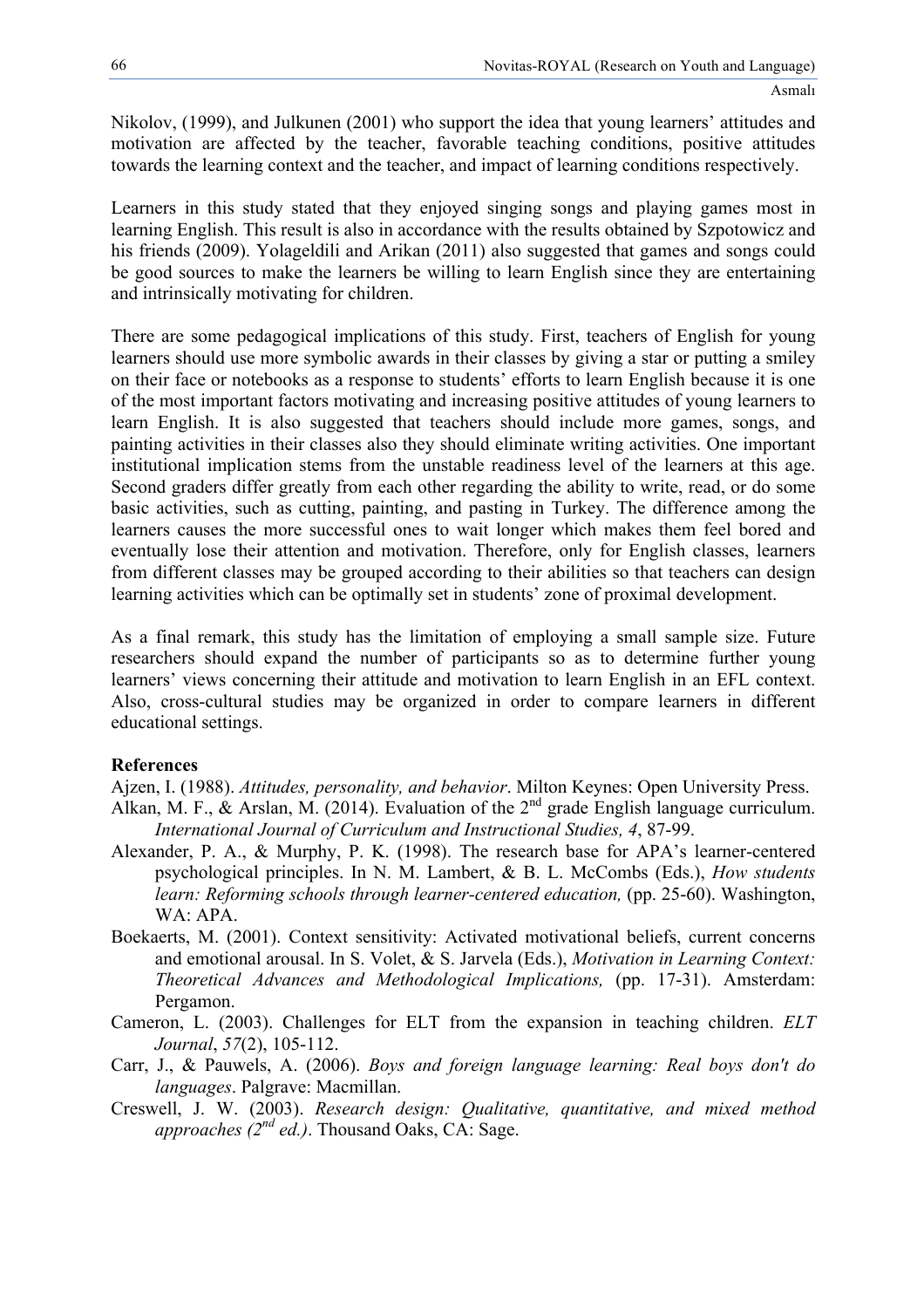- Çelik, S., & Kasapoğlu, H. (2014). Implementing the recent curricular changes to English language instruction in Turkey: Opinions and concerns of elementary school administrators. *South African Journal of Education, 34,* 1-13.
- Damar, E. A., Gürsoy, E., & Korkmaz, Ş. Ç. (2013). Teaching English to young learners: Through the eyes of EFL teacher trainers. *ELT Research Journal, 2*(3), 95–110.
- Djigunović, J. M. (2012). Attitudes and motivation in early foreign language learning. *Ceps Journal, 2,* 55-74.
- Djigunović, J. M. (2009). Impact of learning conditions on young FL learners' motivation. In M. Nikolov (Ed.), *Early Learning of Modern Foreign Languages. Processes and Outcomes,* (pp. 75–89). Bristol, UK: Multilingual Matters.
- Dörnyei, Z. (2007). *Research methods in applied linguistics.* New York: Oxford University Press.
- Dörnyei, Z., & Ottó, I. (1998). Motivation in action: A process model of L2 motivation. *Working Papers in Applied Linguistics, 4*, 43-69.
- Erarslan, A. (2016). *An evaluation of second grade English language curriculum: Teachers' perceptions and issues in implementation* (Unpublished doctoral dissertation). Çanakkale Onsekiz Mart University, Çanakkale, Turkey.
- Gardner, R. C. (1985). *Social psychology and second language learning: The role of attitudes and motivation*. London, UK: Edward Arnold.
- Gardner, R. C., & Lambert, W. E. (1972). *Attitudes and motivation in second language learning.*Rowley, MA: Newbury House.
- Gürsoy, E., Korkmaz, S.Ç., & Damar, A. E. (2013). Foreign language teaching within 4+4+4 education system in Turkey: Language teachers' voice. *Eurasian Journal of Educational Research,* 53/A, 59-74.
- İyitoğlu, O., & Alcı, B. (2015). A qualitative research on 2nd grade teachers' opinions about 2nd grade English language teaching curriculum. *Elementary Education Online, 14*, 682- 696.
- Julkunen, K. (2001). Situation- and task-specific motivation in foreign language learning. In Z. Dörnyei, & R. Schmidt (Eds.), *Motivation and Second Language Acquisition,* (pp. 29-41). Hawaii: University of Hawaii Press.
- Julkunen, K., & Borzova, H. (1997). *English language learning motivation in Joensuu and Petrozavodsk.* Joensuu, Finland: University of Joensuu.
- Juriševič, M., & Pižorn, K. (2013). Young foreign language learners' motivation A Slovenian experience. *Porta Linguarum, 19*, 179-198.
- Kırkgöz, Y., Çelik, S., & Arikan, A. (2016). Laying the theoretical and practical foundations for a new elementary English curriculum in Turkey: A procedural analysis. *Kastamonu Education Journal, 24*(3), 1199-1212.
- Krashen, S. D., Long, M. A., & Scarcella, R. C. (1979). Age, rate and eventual attainment in second language acquisition. *TESOL Quarterly, 13*, 573-572.
- Küçüktepe, C., Küçüktepe, S. E., & Baykın, Y. (2014). An investıgation of teachers' views on the second grade English course and curriculum. *Hasan Ali Yücel Journal of Faculty of Education, 11*, 55-78.
- Lukmani, Y. M. (1972). Motivation to learn and language proficiency. *Language Learning*, *22*(2), 261-273.
- Mavis,  $\ddot{\text{O}}$ . F., & Bedir, G. (2015). 2<sup>nd</sup> year students' and their teacher's perspectives on English language program applied for the first time in 2012-2013 academic year. *International Journal on New Trends in Education and Their Implications, 4*, 205-215.
- Maykut, P., & Morehouse, R. (1994). *Beginning qualitative research: A philosophic and practical guide.* London: Falmer Press.